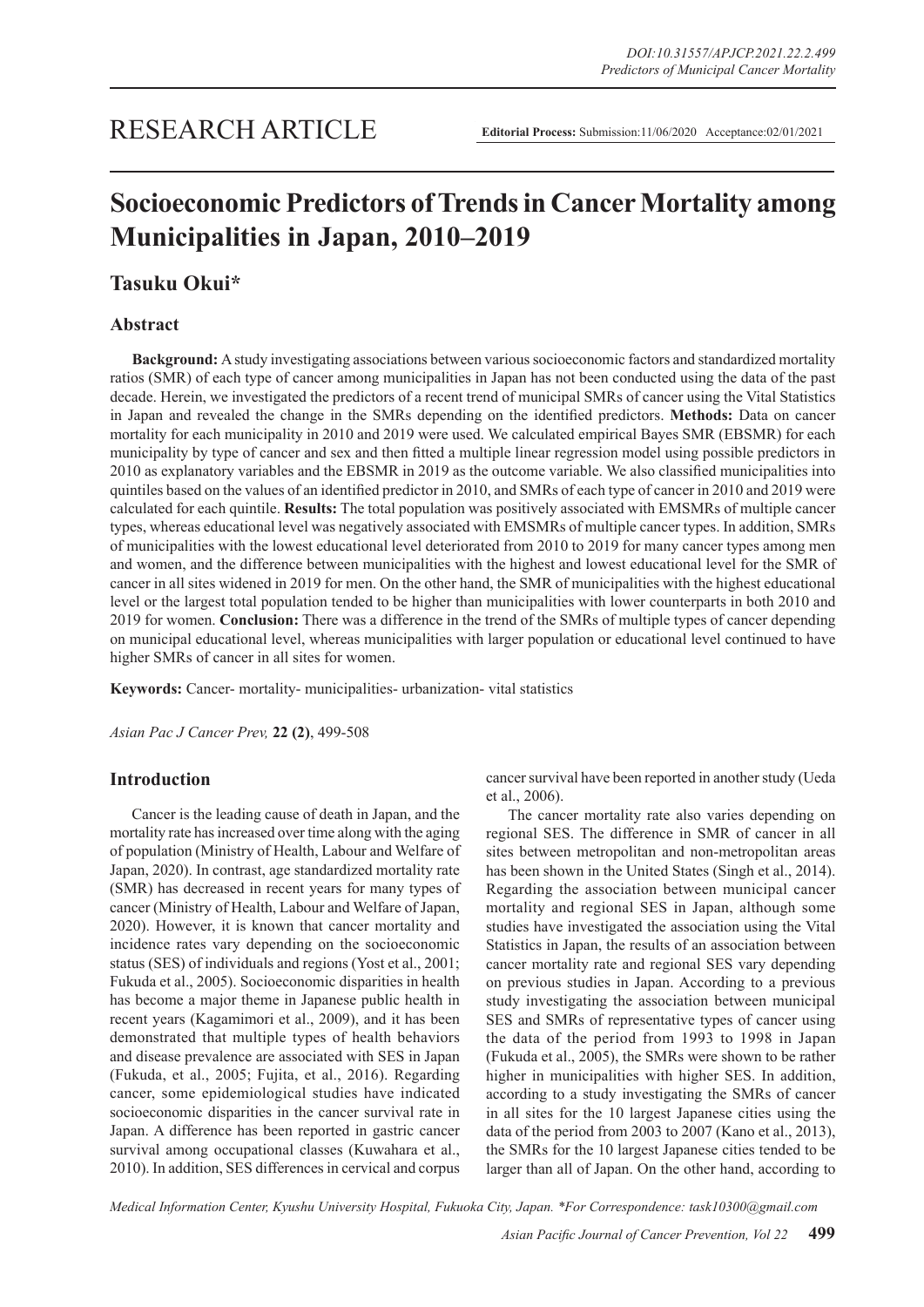#### *Tasuku Okui*

a study investigating the association between geographic deprivation level (poverty level) and SMRs of cancer using the data of the period from 2003 to 2007 (Nakaya et al., 2011), municipalities with a high poverty level tended to have higher mortality rate for cancer in all sites. The association between SES and municipal SMR of cancer is believed to vary depending on the definition of SES, and the association may also change depending on time. However, a study investigating associations between multiple kinds of socioeconomic factors and SMRs of each type of cancer among municipalities in Japan has not been conducted using the data of the past decade. It is important to investigate which socioeconomic factor is positively or negatively associated with the recent trend of municipal SMRs of cancer to discuss the preventive method of increase of SMR of a municipality.

In this study, we investigated the predictors of recent trend of municipal SMRs of cancer using the Vital Statistics in Japan and revealed the change in the municipal SMRs depending on the identified predictors.

#### **Materials and Methods**

#### *Data*

The Vital Statistics data of 2010 and 2019 were used for cancer mortality data in this study (Ministry of Health, Labour and Welfare of Japan, 2020), and the data of cancer mortality for each municipality and sex were used. Regarding type of cancers, we evaluated cancer in all sites, stomach cancer, colorectal cancer, liver cancer, gallbladder cancer, pancreatic cancer, lung cancer, and breast cancer. The International Classification of Diseases (10th Revision) codes for each type of cancer is as follows: cancer in all sites (C00–97), stomach cancer (C16), colorectal (C18–20), liver (C22), gallbladder  $(C23-24)$ , pancreas  $(C25)$ , lung  $(C33-34)$ , and breast (C50) (Ministry of Health, Labour and Welfare of Japan, 2020). The population data of each municipality for each age group and sex were obtained from the national survey of population, demographics, and households using the basic resident register (Ministry of Internal Affairs and Communications, 2020). Data for age groups in 5-year increments from 0 to 4 through 75 to 79 years and individuals older than 80 years were used for analysis. Because we focused on the changes in SMRs from 2010 to 2019 in the analysis, municipalities that existed in both 2010 and 2019 were used in the analysis. Therefore, municipalities that were integrated by 2019 were not used in the analysis, and municipalities for which only the names were changed before 2019 were used in the analysis.

As possible predictors of cancer mortality, we used the data of number of births, single households, elderly households, fatherless households, marriages, divorces, unemployed individuals, labor workers, farmers, self-employed individuals, university graduates, hospitals, physicians, and hospital beds for each municipality. The data of number of births, marriages, and divorces were extracted from the Vital Statistics (Ministry of Internal Affairs and Communications, 2020), and the data of number of single households, elderly households,

fatherless households, unemployed individuals, labor workers, farmers, self-employed individuals, and university graduates were extracted from the Census (Ministry of Internal Affairs and Communications, 2020). In addition, number of hospitals and hospital beds were extracted from the Survey of Medical Institutions (Ministry of Internal Affairs and Communications, 2020), and number of physicians was extracted from the Survey of Physicians, Dentists and Pharmacists (Ministry of Internal Affairs and Communications, 2020). Educational level was defined as number of university graduates per 1,000 persons over 25 years old. The data of population, taxable income, financial capability index were also used. The data of taxable income were extracted from the Survey of taxation status of municipal tax (Ministry of Internal Affairs and Communications, 2020), and those of the financial capability index were extracted from the Ministry of Internal Affairs and Communications (Ministry of Internal Affairs and Communications, 2020). The financial capability index can be calculated by dividing standard financial revenues with the amount of basic fiscal demand and indicates the financial ability of a municipality (Ando, 2017).

#### *Statistical analysis*

SMR is the ratio of the observed mortality rate in a region to the expected mortality rate of that region (Leyland et al., 2005), and it is the mortality rate ratio taking into account the difference in the age composition of the regions (Leyland et al., 2005; Taylor, 2013). First, we calculated the expected mortality for each municipality using age group-specific population data and the age group-specific mortality rate for all of Japan by type of cancer and sex. From the expected number of cancer and actual mortality, we calculated empirical Bayes SMRs (EBSMR) for each municipality by type of cancer and sex using DCluster (https://cran.r-project.org/web/packages/ DCluster/DCluster.pdf). EBSMR is often calculated when there are regions in which the population is small and the SMRs become unreliable (Leyland et al., 2005), and the only difference between SMR and EBSMR is the calculation method. A regression model with a prior distribution is used in the calculation of EBSMRs, and the SMRs (EBSMRs) of regions with small populations are estimated by borrowing information from the prior distribution whose parameters are empirically estimated from the data (Leyland et al., 2005). We fitted a multiple linear regression model using possible predictors in 2010 as explanatory variables and EBSMR in 2019 as the outcome variable for each type of cancer by sex. By using the data of multiple time points for the regression analysis and including EBSMR in 2010 as an explanatory variable, we could infer which predictor affected the trend in EBSMRs of municipalities from 2010 to 2019.

We also classified municipalities into quintiles based on the values of an identified predictor in 2010. SMRs of each type of cancer were calculated for each quintile in 2010 and 2019. Based on this analysis, we could assess the difference in the SMRs based on the values of the predictors and could verify how the SMRs of municipalities changed depending on the identified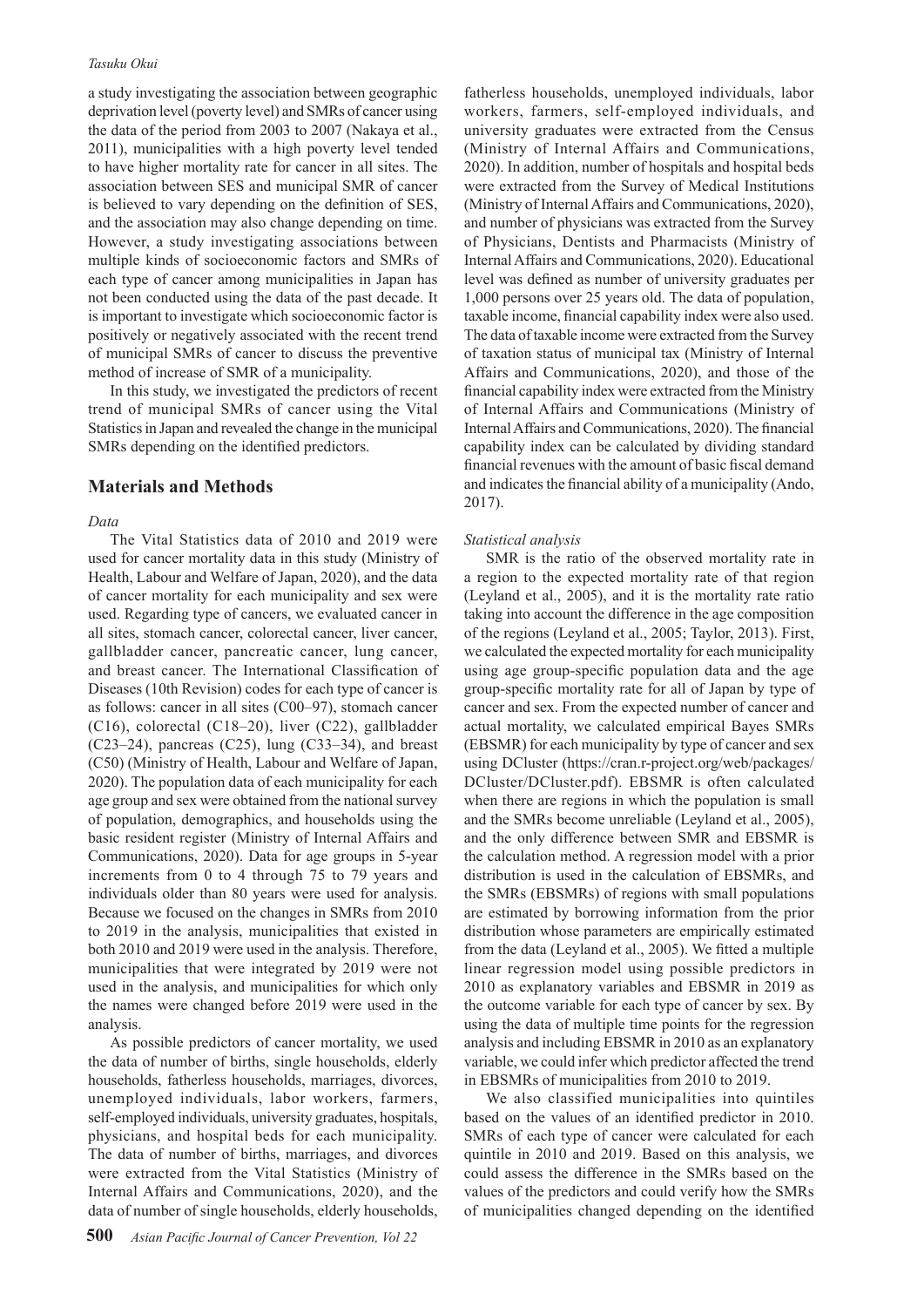predictors. All statistical analyses were conducted using R 3.6.3 software (https://www.r-project.org/).

## **Results**

Table 1 details the basic characteristics of municipalities used in the analysis. The data of 1739 municipalities in total were used in the analysis.

Table 2 shows the results of multiple linear regression analysis for each type of cancer among men. The population, number of single households, and the EBSMR in 2010 were positively associated with the EMSMR in 2019 for multiple types of cancer. On the other hand, number of elderly households and educational level were negatively associated with the outcomes in many cases.

Table 3 demonstrates the results of multiple linear regression analysis for each type of cancer among women. Predictors that were associated with the outcomes were relatively similar to those in men, whereas a significant negative association was observed for population in the results of stomach and gallbladder cancer.

Because standardized partial regression coefficients of population and educational level were particularly high from the results of Tables 2 and 3, we classified municipalities into quintiles based on the values of each of the two predictors. In addition, we calculated SMRs for each quintile in 2010 and 2019 by sex and type of cancer. The population and educational level for each of municipal

Table 1. Basic Characteristics of Municipalities Used in the Analysis

| Characteristics                  | $2010 (N = 1739)$        | $2019 (N = 1739)$   |
|----------------------------------|--------------------------|---------------------|
| Population                       | 26014.0 (9180.0-65848.5) |                     |
| Number of births*                | 38.4 (33.4-43.6)         |                     |
| Number of single households†     | 251.5 (204.5-301.8)      |                     |
| Number of elderly households†    | 213.4 (172.9-274.3)      |                     |
| Number of fatherless households† | $13.7(10.6-17.0)$        |                     |
| Number of marriages:             | 426.8 (351.3-519.7)      |                     |
| Number of divorces:              | 173.2 (138.8-206.7)      |                     |
| Number of unemployed persons§    | $61.2(50.6-73.1)$        |                     |
| Number of labor workers§         | $66.7(59.2-77.5)$        |                     |
| Number of farmers§               | 71.8 (25.2-152.8)        |                     |
| Number of self-employed persons§ | 167.9 (118.8-238.3)      |                     |
| Financial capability index       | $0.47(0.27-0.73)$        |                     |
| Taxable income per capita        | 1050.4 (866.5-1249.5)    |                     |
| Educational level¶               | 106.3 (76.8-154.7)       |                     |
| Number of hospitals:             | $6.1(2.0-10.0)$          |                     |
| Number of physicians:            | 124.2 (71.3-183.0)       |                     |
| Number of hospital beds:         | 1037.2 (434.1-1743.3)    |                     |
| Mortality for men*               |                          |                     |
| Cancer in all sites              | 383.8 (310.8-475.8)      | 405.0 (332.6-502.8) |
| Stomach cancer                   | 55.7 (39.9-77.2)         | 48.7 (34.0-68.4)    |
| Colorectal cancer                | $38.7(26.3-55.1)$        | $45.8(31.8-62.8)$   |
| Liver cancer                     | $32.7(20.0-50.1)$        | 27.0 (15.7-40.5)    |
| Gallbladder cancer               | $13.1 (4.2 - 24.0)$      | $14.9(5.8-25.8)$    |
| Pancreatic cancer                | $23.7(14.4-35.9)$        | 29.8 (18.6-43.3)    |
| Lung cancer                      | 89.0 (65.7-118.5)        | 94.3 (69.7-126.1)   |
| Mortality for women*             |                          |                     |
| Cancer in all sites              | 237.6 (194.7-290.7)      | 264.7 (216.9-330.7) |
| Stomach cancer                   | $27.5(17.0-41.2)$        | 23.6 (13.6-36.2)    |
| Colorectal cancer                | $31.3(21.0-46.1)$        | $37.6(25.3-55.1)$   |
| Liver cancer                     | $15.3(5.1-24.1)$         | $11.6(0.0-20.7)$    |
| Gallbladder cancer               | $14.0(6.4-25.0)$         | $12.9(4.5-23.6)$    |
| Pancreatic cancer                | $20.3(12.0-31.2)$        | 29.1 (19.2-43.7)    |
| Lung cancer                      | 28.8 (18.7-41.8)         | 34.0 (22.4-48.2)    |
| Breast cancer                    | $16.7(6.3-24.2)$         | $20.6(9.7-29.0)$    |

Each value indicates median (interquartile range). The values of the upper part of the characteristic in 2019 are not shown because they were not used in the analysis; \*, Number per 1,000 women in 15-49 years old; †, Number per 1,000 households; ‡, Number per 100,000 persons; §, Number per 1,000 labor force persons; ||Unit, 1,000 yen; ¶Number of university graduates per 1,000 persons over 25 years old.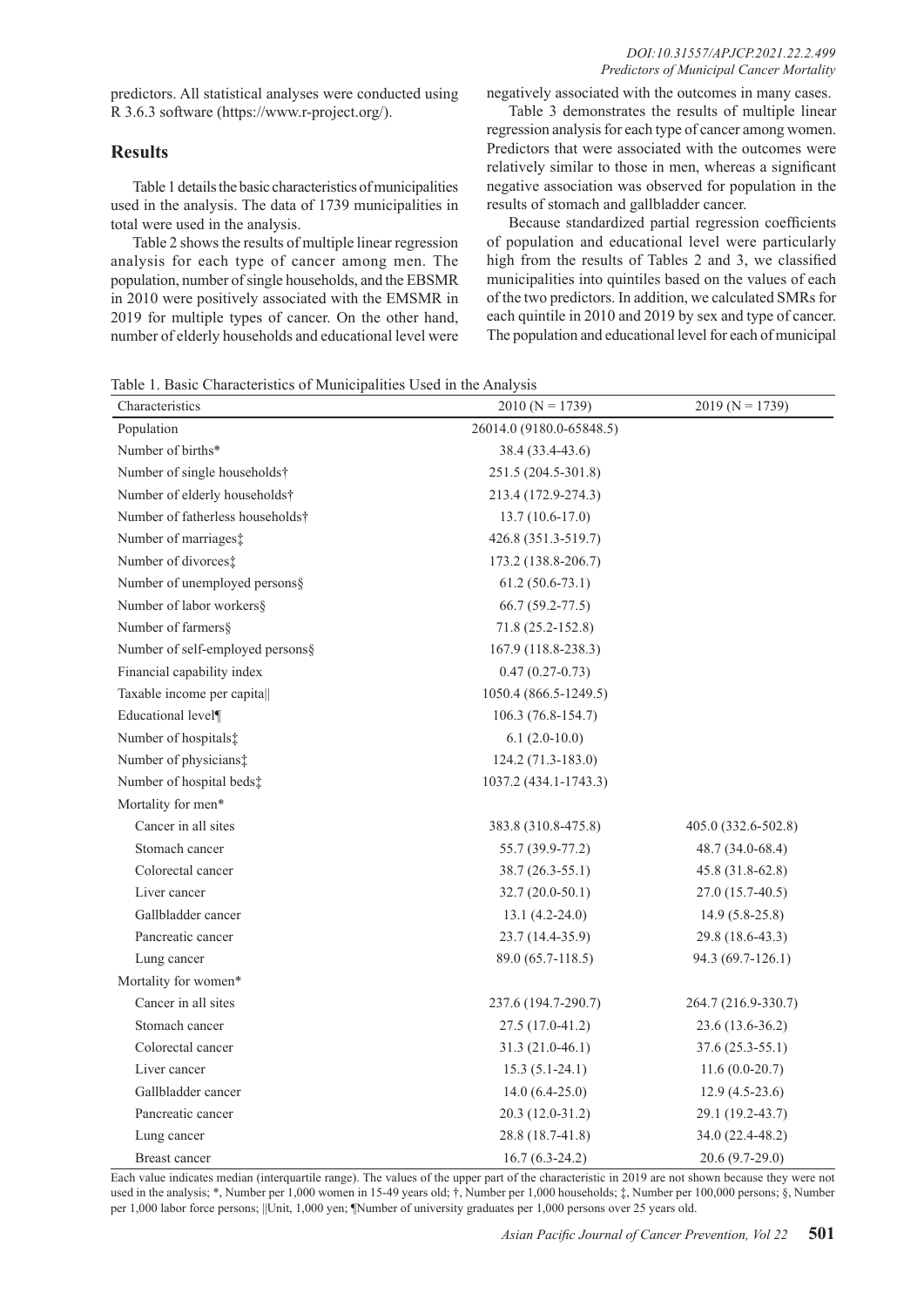#### *Tasuku Okui*

|  |  | Table 2. Result of Multiple Linear Regression Analysis for Eeach Type of Cancer among Men |  |  |  |
|--|--|-------------------------------------------------------------------------------------------|--|--|--|
|  |  |                                                                                           |  |  |  |

| Variables                        | Cancer in all sites         | Stomach cancer              | Colorectal cancer           | Liver cancer                |
|----------------------------------|-----------------------------|-----------------------------|-----------------------------|-----------------------------|
|                                  | SPRC (95% CI)               | SPRC (95% CI)               | SPRC (95% CI)               | SPRC (95% CI)               |
| Population                       | 0.09(0.04, 0.14)            | $-0.04$ $(-0.09, 0.01)$     | 0.07(0.02, 0.12)            | 0.07(0.02, 0.11)            |
| Number of births*                | $-0.07$ $(-0.12, -0.01)$    | $-0.06$ $(-0.12, -0.00)$    | $-0.06$ $(-0.12, -0.01)$    | $-0.02$ $(-0.07, 0.04)$     |
| Number of single households†     | 0.16(0.10, 0.22)            | $0.04 (-0.03, 0.11)$        | 0.15(0.08, 0.22)            | $0.06$ ( $-0.01$ , $0.12$ ) |
| Number of elderly households†    | $-0.15$ $(-0.22, -0.08)$    | $-0.10$ $(-0.17, -0.03)$    | $-0.16$ $(-0.23, -0.09)$    | $0.01$ (-0.06, 0.08)        |
| Number of fatherless households† | 0.08(0.02, 0.14)            | $0.01$ ( $-0.06$ , $0.07$ ) | $0.04 (-0.02, 0.10)$        | 0.09(0.03, 0.15)            |
| Number of marriages:             | $-0.01$ $(-0.08, 0.06)$     | $-0.05$ $(-0.13, 0.03)$     | $0.02$ ( $-0.06$ , $0.09$ ) | $0.04$ ( $-0.03$ , $0.12$ ) |
| Number of divorces:              | $0.05$ ( $-0.01$ , $0.10$ ) | $0.01$ ( $-0.04$ , $0.07$ ) | $0.03$ ( $-0.02$ , $0.09$ ) | 0.07(0.02, 0.13)            |
| Number of unemployed persons§    | $0.04$ ( $-0.02$ , $0.10$ ) | $-0.02$ $(-0.08, 0.04)$     | $0.03$ ( $-0.04$ , $0.09$ ) | $-0.01$ $(-0.07, 0.05)$     |
| Number of labor workers§         | $0.03$ ( $-0.02$ , $0.08$ ) | $0.03$ ( $-0.03$ , $0.08$ ) | $0.01$ (-0.05, 0.06)        | $0.00$ (-0.05, 0.05)        |
| Number of farmers§               | $-0.05$ $(-0.15, 0.06)$     | $-0.13$ $(-0.24, -0.02)$    | $-0.07$ $(-0.19, 0.04)$     | $-0.07$ $(-0.17, 0.04)$     |
| Number of self-employed persons§ | $-0.00$ $(-0.11, 0.10)$     | $0.04 (-0.07, 0.15)$        | $0.00 (-0.11, 0.12)$        | $0.05$ ( $-0.06$ , $0.16$ ) |
| Financial capability index       | $-0.04$ $(-0.11, 0.03)$     | $0.04 (-0.04, 0.11)$        | $-0.04$ $(-0.12, 0.03)$     | $0.01$ ( $-0.06$ , $0.08$ ) |
| Taxable income per capita        | $-0.02$ $(-0.12, 0.07)$     | $-0.11(-0.21, -0.01)$       | $0.01 (-0.10, 0.11)$        | $-0.09$ $(-0.19, 0.01)$     |
| Educational level¶               | $-0.30$ $(-0.39, -0.22)$    | $-0.10$ $(-0.19, -0.00)$    | $-0.29$ $(-0.38, -0.19)$    | $-0.06$ $(-0.15, 0.03)$     |
| Number of hospitals:             | $-0.04$ $(-0.10, 0.03)$     | $-0.01$ $(-0.08, 0.06)$     | $-0.04$ $(-0.10, 0.03)$     | $0.03$ ( $-0.04$ , $0.09$ ) |
| Number of physicians:            | $-0.01$ $(-0.06, 0.05)$     | $0.00$ ( $-0.06$ , $0.06$ ) | $-0.03$ $(-0.09, 0.03)$     | $-0.02$ $(-0.07, 0.04)$     |
| Number of hospital beds:         | $-0.00$ $(-0.07, 0.07)$     | $-0.04$ $(-0.11, 0.04)$     | $0.02$ ( $-0.05$ , $0.09$ ) | $0.01$ (-0.06, 0.09)        |
| EBSMR of 2010                    | 0.30(0.25, 0.34)            | 0.30(0.26, 0.35)            | 0.19(0.14, 0.24)            | 0.35(0.31, 0.40)            |
| Variables                        | Gallbladder cancer          | Pancreatic cancer           | Lung cancer                 |                             |
|                                  | SPRC (95% CI)               | SPRC (95% CI)               | SPRC (95% CI)               |                             |
| Population                       | $-0.05$ $(-0.10, 0.00)$     | 0.09(0.03, 0.14)            | 0.08(0.03, 0.13)            |                             |
| Number of births*                | $-0.00$ $(-0.06, 0.05)$     | $-0.01$ $(-0.07, 0.05)$     | $-0.04$ $(-0.10, 0.01)$     |                             |
| Number of single households†     | $0.05$ ( $-0.02$ , $0.12$ ) | $0.01$ ( $-0.06$ , $0.08$ ) | 0.08(0.02, 0.15)            |                             |
| Number of elderly households†    | $-0.08$ $(-0.15, -0.00)$    | $-0.00$ $(-0.08, 0.07)$     | $-0.08$ $(-0.15, -0.01)$    |                             |
| Number of fatherless households† | $-0.01$ $(-0.08, 0.05)$     | $-0.00$ $(-0.07, 0.06)$     | 0.09(0.03, 0.15)            |                             |
| Number of marriages:             | $-0.01$ $(-0.09, 0.07)$     | $0.01$ ( $-0.07, 0.09$ )    | $-0.00$ $(-0.08, 0.07)$     |                             |
| Number of divorces:              | $-0.02$ $(-0.08, 0.04)$     | $-0.01$ $(-0.07, 0.05)$     | $0.03$ ( $-0.02$ , $0.09$ ) |                             |
| Number of unemployed persons§    | $0.03$ ( $-0.03$ , $0.10$ ) | $-0.01$ $(-0.08, 0.05)$     | $0.00$ ( $-0.06$ , $0.06$ ) |                             |
| Number of labor workers§         | $0.01$ ( $-0.05$ , $0.07$ ) | $0.01$ ( $-0.04$ , $0.07$ ) | $0.01$ ( $-0.04$ , $0.07$ ) |                             |
| Number of farmers§               | $0.06$ ( $-0.05$ , $0.18$ ) | $0.02$ ( $-0.10, 0.13$ )    | $-0.08$ $(-0.19, 0.03)$     |                             |
| Number of self-employed persons§ | $-0.01$ $(-0.13, 0.11)$     | $-0.07$ $(-0.19, 0.04)$     | $0.02$ ( $-0.09$ , $0.13$ ) |                             |
| Financial capability index       | $-0.01$ $(-0.09, 0.07)$     | $-0.09$ $(-0.17, -0.01)$    | $-0.02$ $(-0.10, 0.05)$     |                             |
| Taxable income per capita        | $0.08$ ( $-0.03$ , $0.18$ ) | $-0.02$ $(-0.13, 0.09)$     | $0.00$ ( $-0.10$ , $0.10$ ) |                             |
| Educational level¶               | $-0.21$ $(-0.30, -0.11)$    | $-0.01$ $(-0.10, 0.09)$     | $-0.28$ $(-0.37, -0.19)$    |                             |
| Number of hospitals:             | $-0.05$ $(-0.11, 0.02)$     | $-0.00$ $(-0.07, 0.07)$     | $-0.05$ $(-0.11, 0.02)$     |                             |
| Number of physicians:            | $0.00$ ( $-0.06$ , $0.07$ ) | $-0.02$ $(-0.08, 0.04)$     | $0.01$ ( $-0.04$ , $0.07$ ) |                             |
| Number of hospital beds:         | $0.05$ ( $-0.03$ , $0.12$ ) | $0.02$ ( $-0.06$ , $0.09$ ) | $0.01$ ( $-0.06$ , $0.08$ ) |                             |
| EBSMR of 2010                    | 0.07(0.02, 0.12)            | $0.03$ ( $-0.02$ , $0.08$ ) | 0.26(0.21, 0.30)            |                             |

EBSMR, Empirical Bayes standardized mortality ratio; SPRC, Standardized partial regression coefficient; CI, Confidence interval; \*, Number per 1,000 women in 15-49 years old; †, Number per 1,000 households; ‡, Number per 100,000 persons; §, Number per 1,000 labor force persons; ||Unit, 1,000 yen; ¶, Number of university graduates per 1,000 persons over 25 years old

quintiles are shown in the supplementary information.

Figure 1 shows the difference in the SMRs among quintiles of municipal educational level in 2010 and 2019 for each type of cancer in men. The relationships between educational level and SMRs were different depending on type of cancer. Although the SMR was already the highest in the quintile with the lowest educational level for cancer in all sites in 2010, the SMR deteriorated further in 2019.

A similar surge of SMR in the quintile with the lowest educational level was observed for stomach, colorectal, and lung cancers. The SMRs of municipalities with the highest educational level ameliorated in 2010 to 2019 for many of the types of cancers. The relationship between municipalities with the highest and lowest educational levels for the SMR of cancer in all sites widened in 2019.

Figure 2 demonstrates the difference in the SMRs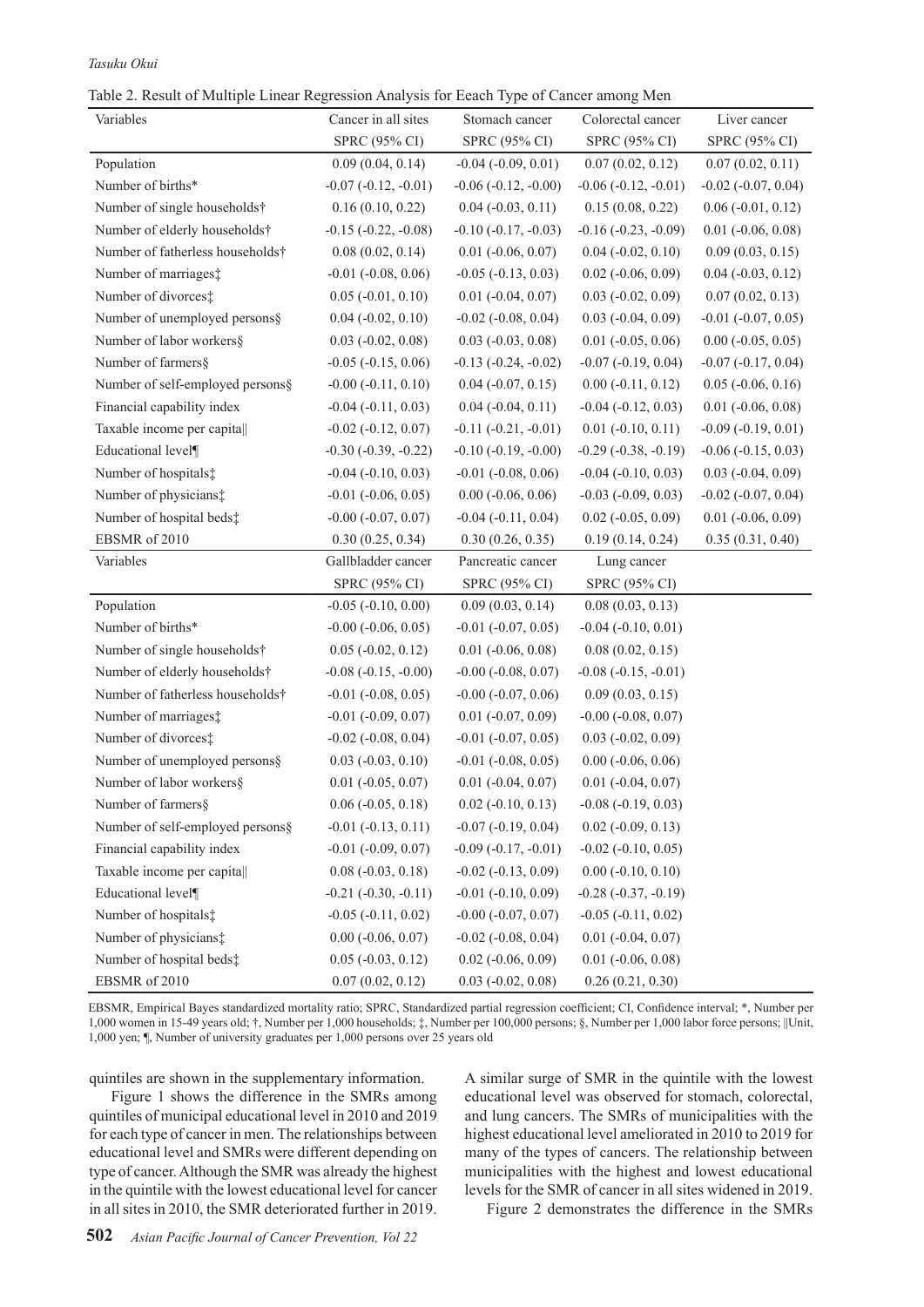*DOI:10.31557/APJCP.2021.22.2.499 Predictors of Municipal Cancer Mortality*

|  |  |  |  | Table 3. Result of Multiple Linear Regression Analysis for Each Type of Cancer among Women |  |
|--|--|--|--|--------------------------------------------------------------------------------------------|--|
|  |  |  |  |                                                                                            |  |

| raone 5. Result of mumple Elliear Regression Amarysis for Each Type of Cancel among women<br>Variables | Cancer in all sites         | Stomach cancer              | Colorectal cancer           | Liver cancer                |
|--------------------------------------------------------------------------------------------------------|-----------------------------|-----------------------------|-----------------------------|-----------------------------|
|                                                                                                        | SPRC (95% CI)               | SPRC (95% CI)               | SPRC (95% CI)               | SPRC (95% CI)               |
| Population                                                                                             | 0.12(0.07, 0.17)            | $-0.10$ $(-0.15, -0.05)$    | 0.09(0.04, 0.14)            | $0.03$ ( $-0.02$ , $0.08$ ) |
| Number of births*                                                                                      | $-0.06$ $(-0.11, -0.00)$    | $-0.00$ $(-0.06, 0.06)$     | $-0.02$ $(-0.08, 0.04)$     | $-0.01$ $(-0.06, 0.05)$     |
| Number of single households†                                                                           | 0.11(0.04, 0.18)            | $0.01$ ( $-0.06$ , $0.08$ ) | $0.05$ ( $-0.02$ , $0.12$ ) | $0.02$ ( $-0.04$ , $0.09$ ) |
| Number of elderly households†                                                                          | $-0.11$ $(-0.18, -0.04)$    | $-0.09$ $(-0.16, -0.01)$    | $-0.08$ $(-0.15, -0.00)$    | $0.03$ ( $-0.04$ , $0.10$ ) |
| Number of fatherless households†                                                                       | $0.05$ ( $-0.01$ , $0.11$ ) | $0.00 (-0.06, 0.07)$        | $0.05$ ( $-0.01$ , $0.12$ ) | $0.06$ ( $-0.01$ , $0.12$ ) |
| Number of marriages:                                                                                   | $-0.00$ $(-0.08, 0.08)$     | $-0.10$ $(-0.18, -0.03)$    | $-0.07$ $(-0.15, 0.01)$     | $0.02$ ( $-0.06$ , $0.09$ ) |
| Number of divorces:                                                                                    | $0.04$ ( $-0.01$ , $0.10$ ) | $-0.01$ $(-0.07, 0.05)$     | $-0.02$ $(-0.08, 0.04)$     | $0.05$ ( $-0.01$ , $0.10$ ) |
| Number of unemployed persons§                                                                          | $0.02$ ( $-0.05$ , $0.08$ ) | $-0.02$ $(-0.09, 0.04)$     | $-0.02$ $(-0.08, 0.05)$     | $0.05$ ( $-0.02$ , $0.11$ ) |
| Number of labor workers§                                                                               | $0.01$ ( $-0.04$ , $0.06$ ) | $-0.00$ $(-0.06, 0.05)$     | $0.02$ ( $-0.04$ , $0.07$ ) | $0.02$ ( $-0.03$ , $0.07$ ) |
| Number of farmers§                                                                                     | $0.00 (-0.11, 0.12)$        | $-0.09$ $(-0.20, 0.03)$     | $-0.05$ $(-0.17, 0.06)$     | $-0.05$ $(-0.17, 0.06)$     |
| Number of self-employed persons§                                                                       | $-0.10$ $(-0.21, 0.01)$     | $0.05$ ( $-0.06$ , $0.16$ ) | $-0.02$ $(-0.14, 0.09)$     | $0.08 (-0.03, 0.19)$        |
| Financial capability index                                                                             | $-0.05$ $(-0.12, 0.02)$     | 0.10(0.02, 0.17)            | $0.01$ ( $-0.07$ , $0.08$ ) | $0.06$ ( $-0.02$ , $0.13$ ) |
| Taxable income per capita                                                                              | $0.08 (-0.02, 0.18)$        | $-0.00$ $(-0.11, 0.10)$     | $0.07 (-0.03, 0.18)$        | $-0.06$ $(-0.16, 0.04)$     |
| Number of university graduates¶                                                                        | $-0.23$ $(-0.32, -0.14)$    | $-0.10$ $(-0.19, -0.00)$    | $-0.19(-0.29, -0.10)$       | $-0.02$ $(-0.12, 0.07)$     |
| Number of hospitals:                                                                                   | $-0.05$ $(-0.11, 0.02)$     | $-0.04$ $(-0.10, 0.03)$     | $-0.08$ $(-0.15, -0.01)$    | $0.03$ ( $-0.04$ , $0.09$ ) |
| Number of physicians:                                                                                  | $-0.05$ $(-0.11, 0.01)$     | $-0.01$ $(-0.07, 0.05)$     | $-0.03$ $(-0.09, 0.03)$     | $-0.01$ $(-0.07, 0.04)$     |
| Number of hospital beds:                                                                               | $0.06$ ( $-0.02$ , $0.13$ ) | $-0.01$ $(-0.08, 0.07)$     | $0.07$ ( $-0.01$ , $0.14$ ) | $0.02$ ( $-0.06$ , $0.09$ ) |
| EBSMR of 2010                                                                                          | 0.23(0.18, 0.28)            | 0.18(0.14, 0.23)            | 0.15(0.11, 0.20)            | 0.28(0.24, 0.33)            |
| Variables                                                                                              | Gallbladder cancer          | Pancreatic cancer           | Lung cancer                 | Breast cancer               |
|                                                                                                        | SPRC (95% CI)               | SPRC (95% CI)               | SPRC (95% CI)               | SPRC (95% CI)               |
| Population                                                                                             | $-0.11$ $(-0.16, -0.06)$    | $-0.01$ $(-0.06, 0.04)$     | 0.14(0.09, 0.19)            | 0.26(0.21, 0.31)            |
| Number of births*                                                                                      | $0.00$ ( $-0.05$ , $0.06$ ) | $-0.05$ $(-0.11, 0.01)$     | $-0.10$ $(-0.16, -0.05)$    | $-0.04$ $(-0.10, 0.01)$     |
| Number of single households†                                                                           | $-0.00$ $(-0.07, 0.07)$     | $0.04$ ( $-0.03$ , $0.11$ ) | 0.11(0.04, 0.17)            | $0.04 (-0.02, 0.11)$        |
| Number of elderly households†                                                                          | $-0.04$ $(-0.12, 0.03)$     | $-0.05$ $(-0.13, 0.02)$     | $-0.02$ $(-0.09, 0.05)$     | $-0.01$ $(-0.08, 0.06)$     |
| Number of fatherless households†                                                                       | $0.04 (-0.03, 0.10)$        | $0.02$ ( $-0.05$ , $0.09$ ) | $0.04 (-0.02, 0.10)$        | $0.00$ ( $-0.06$ , $0.07$ ) |
| Number of marriages:                                                                                   | $0.00$ ( $-0.08$ , $0.08$ ) | $0.02$ ( $-0.06$ , $0.10$ ) | 0.08(0.01, 0.16)            | $0.01$ ( $-0.07, 0.08$ )    |
| Number of divorces;                                                                                    | $-0.02$ $(-0.08, 0.04)$     | $0.01 (-0.05, 0.07)$        | 0.09(0.04, 0.15)            | $0.02$ ( $-0.03$ , $0.08$ ) |
| Number of unemployed persons§                                                                          | $-0.05$ $(-0.11, 0.02)$     | $0.01$ ( $-0.06$ , $0.07$ ) | $0.02$ (-0.04, 0.08)        | $0.02$ ( $-0.04$ , $0.08$ ) |
| Number of labor workers§                                                                               | $-0.01$ $(-0.06, 0.05)$     | $-0.01$ $(-0.06, 0.05)$     | $0.02$ ( $-0.03$ , $0.07$ ) | $0.00$ ( $-0.05$ , $0.06$ ) |
| Number of farmers§                                                                                     | $-0.07$ $(-0.18, 0.05)$     | $0.06$ ( $-0.06$ , $0.18$ ) | $0.04$ ( $-0.07$ , $0.15$ ) | $0.06$ ( $-0.05$ , $0.17$ ) |
| Number of self-employed persons§                                                                       | $-0.01$ $(-0.12, 0.11)$     | $-0.08$ $(-0.20, 0.04)$     | $-0.08$ $(-0.18, 0.03)$     | $-0.08$ $(-0.19, 0.03)$     |
| Financial capability index                                                                             | $0.01$ ( $-0.06$ , $0.09$ ) | $-0.12$ $(-0.20, -0.04)$    | $-0.03$ $(-0.10, 0.04)$     | $-0.08$ $(-0.15, -0.01)$    |
| Taxable income per capita                                                                              | $-0.05$ $(-0.16, 0.05)$     | $0.05$ ( $-0.06$ , $0.16$ ) | $0.01$ ( $-0.09$ , $0.11$ ) | $0.03$ ( $-0.07$ , $0.13$ ) |
|                                                                                                        |                             |                             |                             |                             |
| Educational level¶                                                                                     | $-0.19$ $(-0.29, -0.09)$    | $-0.01$ $(-0.11, 0.08)$     | $-0.09$ $(-0.18, -0.00)$    | $0.08$ ( $-0.01$ , $0.18$ ) |
| Number of hospitals:                                                                                   | $-0.01$ $(-0.08, 0.06)$     | $-0.03$ $(-0.10, 0.04)$     | $-0.01$ $(-0.07, 0.06)$     | $-0.01$ $(-0.08, 0.06)$     |
| Number of physicians:                                                                                  | $0.04$ ( $-0.02$ , $0.10$ ) | $-0.01$ $(-0.08, 0.05)$     | $-0.03$ $(-0.09, 0.03)$     | $-0.02$ $(-0.08, 0.04)$     |
| Number of hospital beds:                                                                               | $0.03$ ( $-0.05$ , $0.10$ ) | $0.05$ ( $-0.02$ , $0.13$ ) | $-0.00$ $(-0.07, 0.07)$     | $0.00$ (-0.07, 0.07)        |

EBSMR, Empirical Bayes standardized mortality ratio; SPRC, Standardized partial regression coefficient; CI, Confidence interval; \*, Number per 1,000 women in 15-49 years old; †, Number per 1,000 households; ‡, Number per 100,000 persons; §, Number per 1,000 labor force persons; ||Unit, 1,000 yen; ¶, Number of university graduates per 1,000 persons over 25 years old.

among quintiles of municipal educational level in 2010 and 2019 for each type of cancer in women. The SMRs tended to be high in quintiles with higher educational level for multiple types of cancer in 2010, whereas the difference in the SMRs of cancer in all sites between municipalities with the highest and lowest educational levels decreased from 2010 to 2019.

quintiles of municipal population in 2010 and 2019 for each type of cancer in men. Although the SMR of cancer in all sites in the quintile with the highest financial capability was significantly higher than the other quintiles in 2010, the difference among quintiles decreased in 2019.

Figure 3 indicates the difference in the SMRs among

Figure 4 indicates the difference in the SMRs among quintiles of municipal population in 2010 and 2019 for each type of cancer in women. The SMRs in the quintile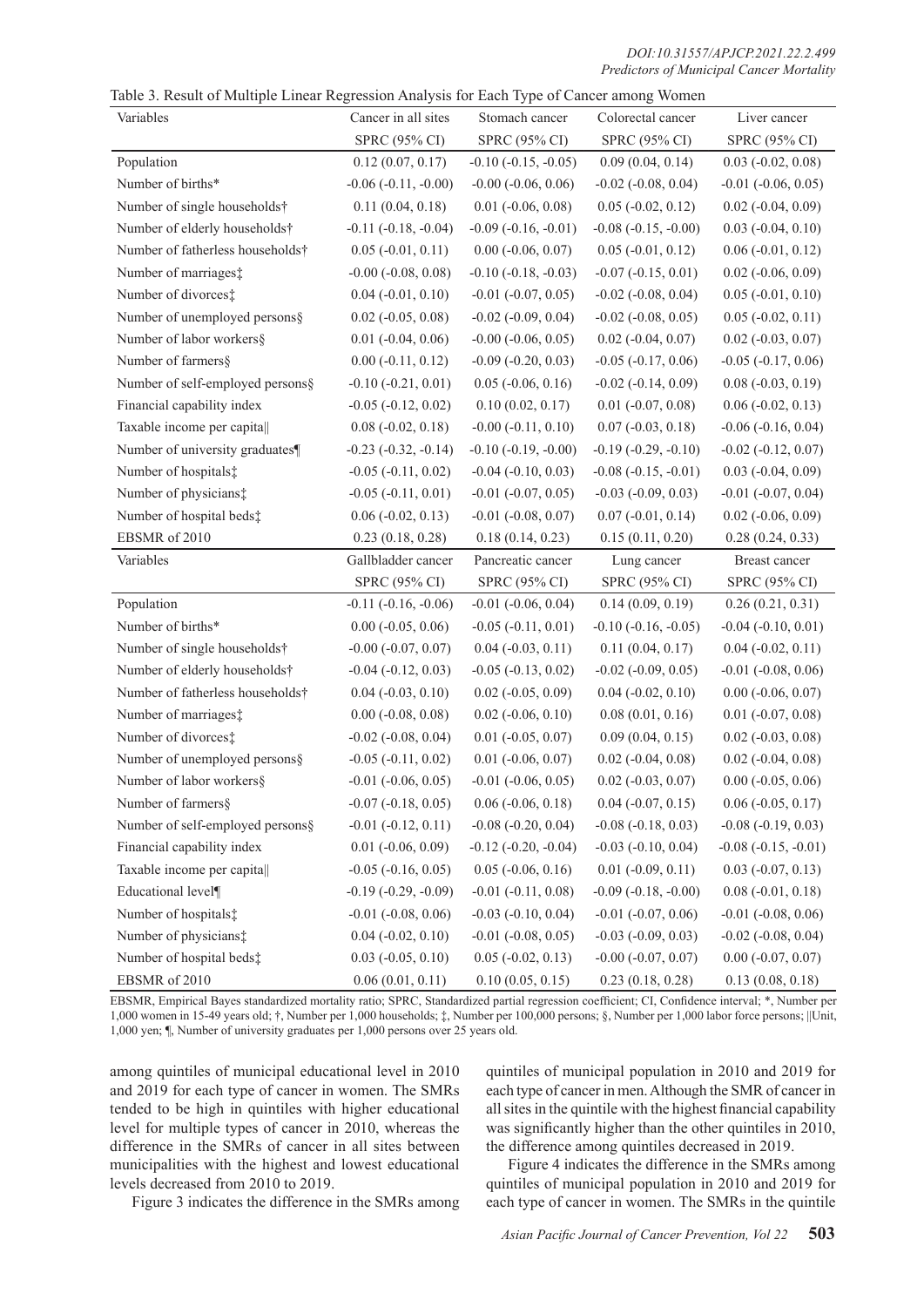

Figure 1. The Difference in the SMRs for Each Type of Cancer among Quintiles of Municipal Educational Level in 2010 and 2019 for Men. Quintile 1 corresponds to municipalities with the lowest educational level in 2010, and quintile 5 corresponds to municipalities with the highest educational level in 2010. The range of error bar indicates the 95% confidence interval of SMR for each quintile.

with the highest financial capability was significantly higher than the other quintiles in both 2010 and 2019 for cancer in all sites. Similar trends were observed for colorectal, lung, and breast cancers.

#### **Discussion**

The current study investigated predictors of trend of EBSMR of cancer using the Vital Statistics in Japan and revealed the trend of SMRs for municipalities based on identified predictors. We scrutinized possible reasons for the association for predictors that were shown to be associated with cancer in all sites.

Regarding the positive association between total population and EBSMRs for some types of cancer, it was evident that SMRs of colorectal, lung, and breast cancer were particularly high in the largest population quintile in both 2010 and 2019 for women. Urbanization has often been associated with higher cancer mortality rate

in Japan. According to a study using the data of 1993 to 1998, clusters of colon and breast cancer tended to exist in urban-rich municipalities (Fukuda et al., 2005). Factors such as westernization of food and low birth rate were pointed out as possible reasons. In addition, the prevalence of smoking is known to be higher for women in urban areas of Japan (Fukuda et al., 2005), which might have contributed to the positive association for lung cancer. A positive association between urbanization and cancer incidence has also been reported in other countries (Momenyan et al., 2016; Chen et al., 2017), and higher incidence of breast and colorectal cancer in urban areas was also indicated in China (Li et al., 2018). Although population had a positive effect on EBSMRs in many of the types of cancer, the difference between SMRs of the highest and lowest population quintiles decreased in the period from 2010 to 2019 for some types of cancer. This is believed to be because population is associated with other factors of the municipalities. It is known that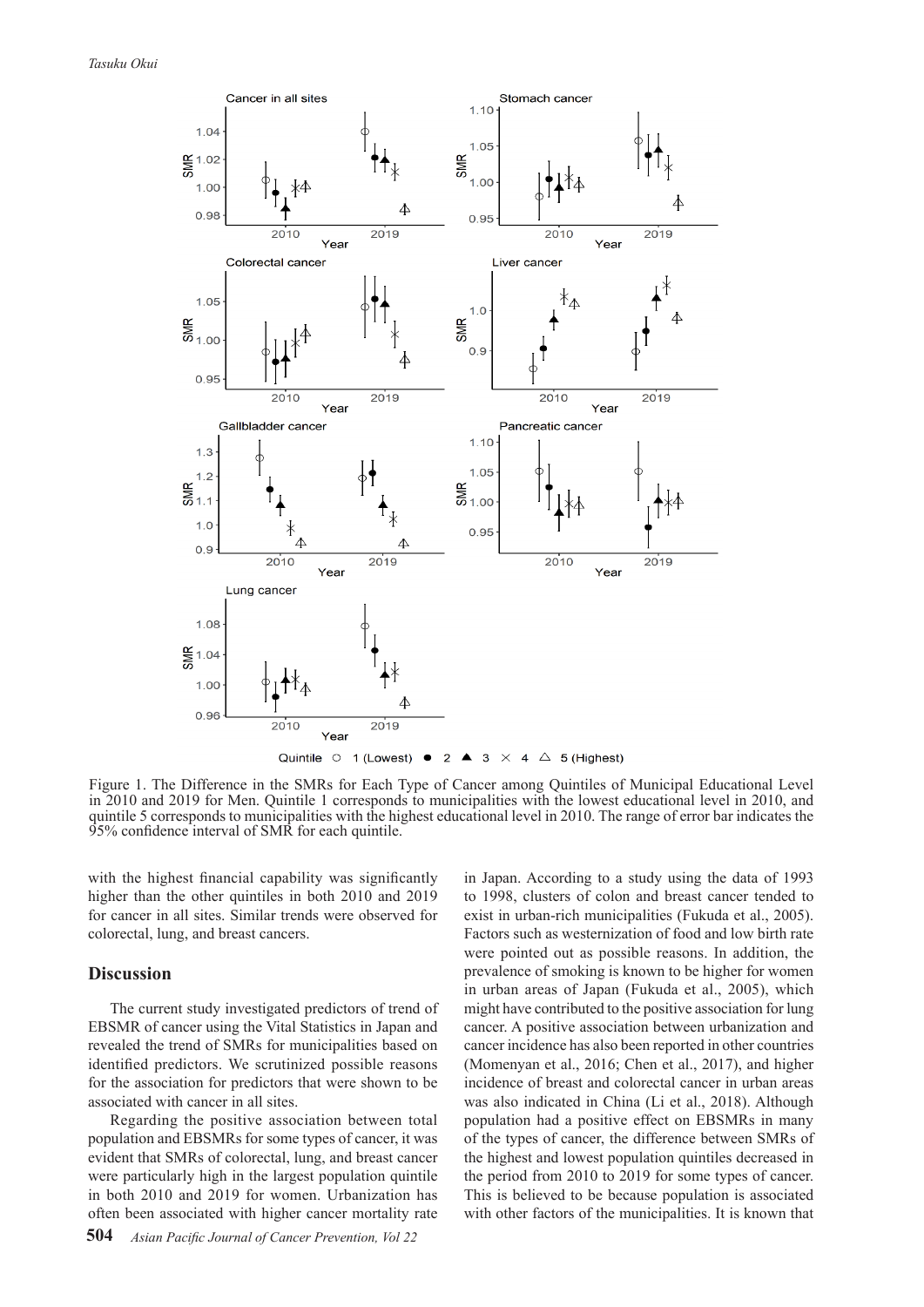

Figure 2. The Difference in the SMRs for Each Type of Cancer among Quintiles of Municipal Educational Level in 2010 and 2019 for Women. Quintile 1 corresponds to municipalities with the lowest educational level in 2010, and quintile 5 corresponds to municipalities with the highest educational level in 2010. The range of error bar indicates the 95% confidence interval of SMR for each quintile.

population of municipalities with higher educational level and taxable income level tended to be large in Japan (Fukuda et al., 2005).

The positive association with EBSMR was also observed for number of single households for some types of cancer. It is considered that an individual in a single household tends to be not married. Marital status is well known to be associated with the cancer mortality rate in Japan (Ikeda et al., 2007), with never-married, divorced, and widowed individuals shown to have higher cancer mortality rates. Social support obtained from partners is a factor for lower mortality rate in married individuals (Ikeda et al., 2007), and an individual in a single household does not receive support from cohabitants. In addition, living alone is also known to be associated with multiple unhealthy lifestyle behaviors (Bähler et al., 2016; Zhang et al., 2015), and smoking and drinking behavior is known to be associated with living arrangements. On the other

hand, the number of elderly households was negatively associated with EBSMRs for some types of cancer. The number of elderly households was used as a factor composing geographic deprivation level of a municipality in a previous study in Japan (Nakaya et al., 2011), and the geographic deprivation level was shown to be associated with EBSMR of some types of cancer. However, this study suggested that the number of elderly households may have a positive effect on the municipal cancer mortality rate. Regarding the number of fatherless households, an association with EBSMRs was observed only in men, and the reason for the result is uncertain.

The educational level was also shown to be a predictor for cancer mortality. Educational level is known to be related to various types of health behaviors in Japan on an individual level (Tabuchi et al., 2017; Murakami et al., 2019). A strong association was observed particularly in colorectal, gallbladder, and lung cancers for men and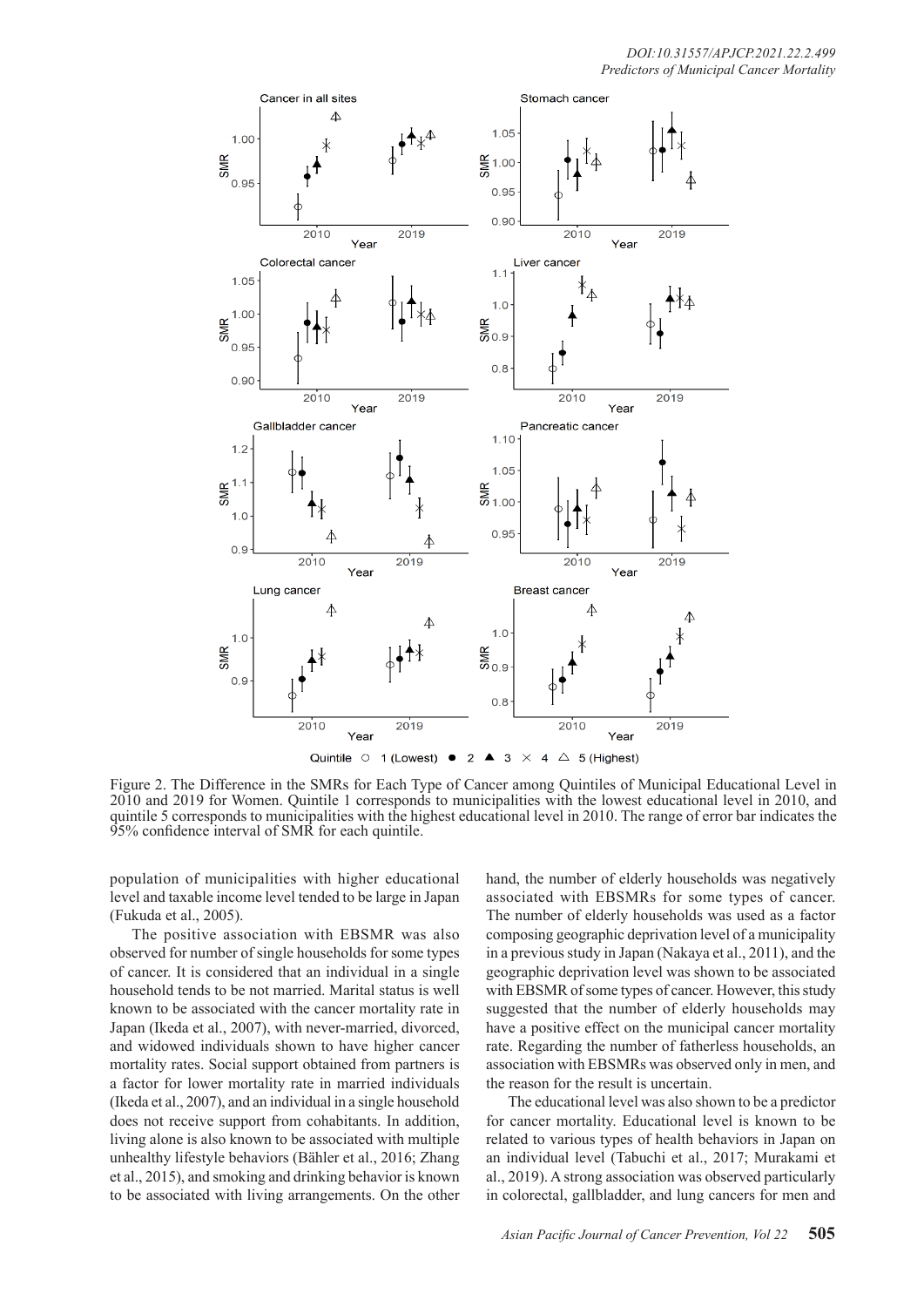

Figure 3. The Difference in the SMRs for Each Type of Cancer among Quintiles of Municipal Population in 2010 and 2019 for Men. Quintile 1 corresponds to municipalities with the lowest level of total population in 2010, and quintile 5 corresponds to municipalities with the highest level of total population in 2010. The range of error bar indicates the 95% confidence interval of SMR for each quintile.

women. Poor dietary habits, which are major risk factors for colorectal cancer, are known to be positively associated with low educational level in Japan (Nakamura et al., 2016). Smoking is a major risk factor for lung cancer, and a low educational level was shown to be associated with a higher smoking rate in Japan (Tabuchi et al., 2017). In contrast, taxable income was not shown to be a predictor, possibly because it is known that municipal educational level and taxable income correlates in Japan (Fukuda et al., 2005).

It was found that there was a difference in the trend of SMRs of some types of cancer depending on the educational level among municipalities. In the late 20th century, the SMR for cancer mortality rate was larger in municipalities with high socioeconomic positions in Japan (Fukuda et al., 2005). Dietary habits or lifestyle were also identified as factors. However, the association between municipal SES and SMR for cancer has changed in recent years, and municipalities with lower regional SES have been shown to have higher SMRs of cancer in all sites for men. To inhibit the current trend, regional disparities in educational level need to be addressed. On the other hand, SMRs tended to be high in quintiles with the largest population or the highest educational level for women, even in recent years. Therefore, an amelioration of lifestyle behaviors is needed for women living in urban-rich areas.

The current study has some limitations. Although there were cases in which even sign of coefficients of a predictor varied depending on type of cancer in the regression analysis, we cannot reveal the accurate reason for the association of a predictor and each type of cancer. The reason for the difference in the predictors depending on type of cancer need to be scrutinized in the future. There were also some mergers of municipalities during the analyzed periods, and there were cases in which the population of a municipality increased by merging with other municipalities. Moreover, we hypothesized the individuality of each municipality in the analysis,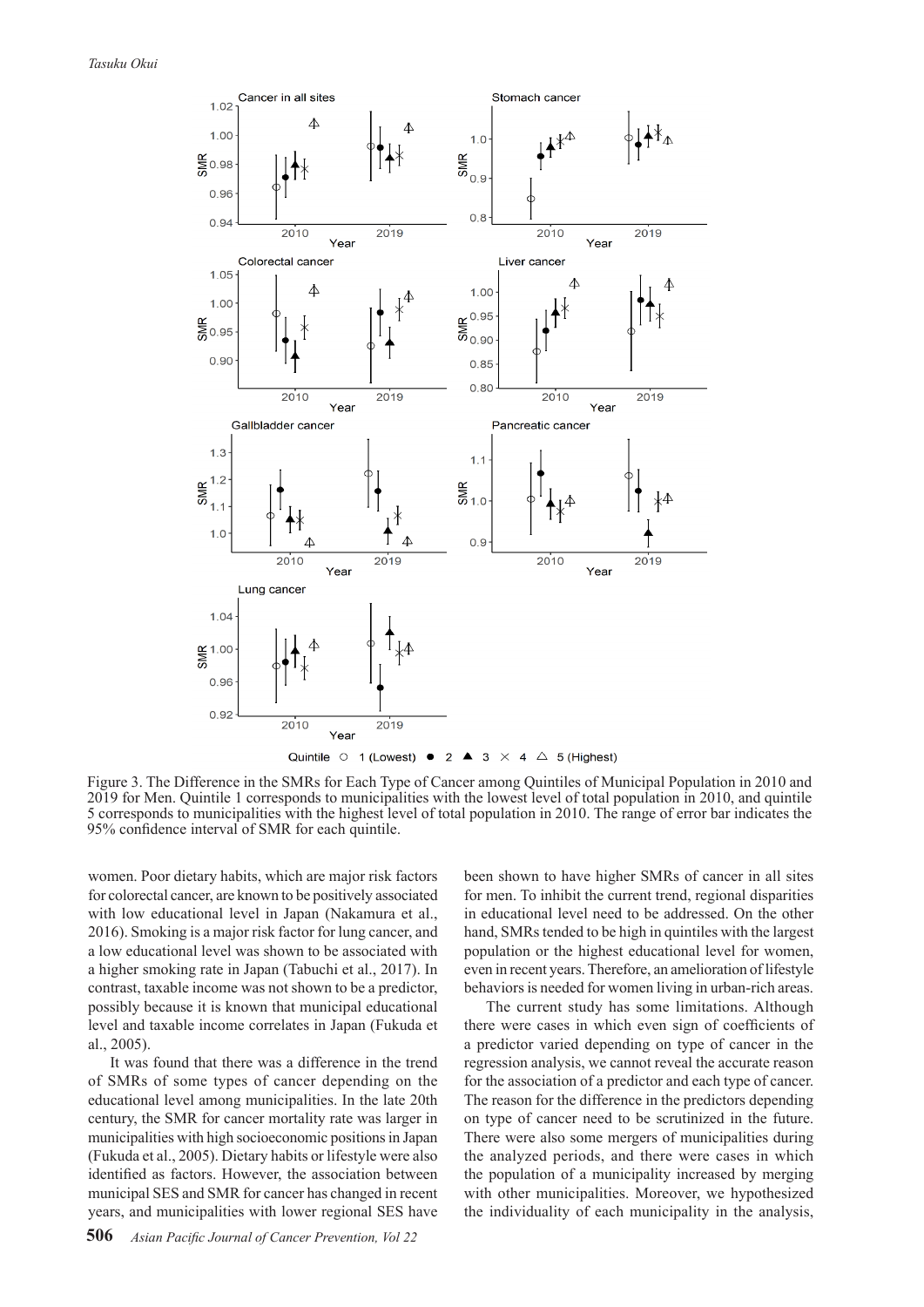

Figure 4. The Difference in the SMRs for Each Type of Cancer among Quintiles of Municipal Population in 2010 and 2019 for Women. Quintile 1 corresponds to municipalities with the lowest level of total population in 2010, and quintile 5 corresponds to municipalities with the highest level of total population in 2010. The range of error bar indicates the 95% confidence interval of SMR for each quintile.

but spatial correlation might exist among adjacent municipalities. The analysis of data by a spatial data analysis method will be meaningful as the next step. Furthermore, this is an ecological study using regional data. In the future, a study using data of individual subjects is necessary to identify predictors while taking into account individual confounding factors.

In conclusion, this study investigated predictors of trends in EBSMR for each type of cancer using the Vital Statistics in Japan and revealed the trend of the SMRs based on the values of identified predictors from 2010 to 2019. The total population was positively associated with EMSMRs of multiple types of cancers, whereas a negative association was observed for educational level. It was also determined that SMRs of municipalities with the lowest educational level deteriorated in the period from 2010 to 2019 for many of the types of cancers among men and women, and the difference between municipalities with

the highest and lowest financial capability widened in 2019 for cancer in all sites among men. On the other hand, the SMR of municipalities with the highest educational level tended to be higher than municipalities with lower counterparts in both 2010 and 2019 for women in cancer in all sites, lung cancer, and breast cancer. In addition, the SMRs of municipalities with the highest population were larger than other municipalities in both 2010 and 2019 for both sexes with regard to cancer in all sites.

## **Acknowledgments**

This paper has been proofread in English by Enago.

#### *Statement conflict of Interest*

The author declares no conflicts of interest associated with this manuscript.